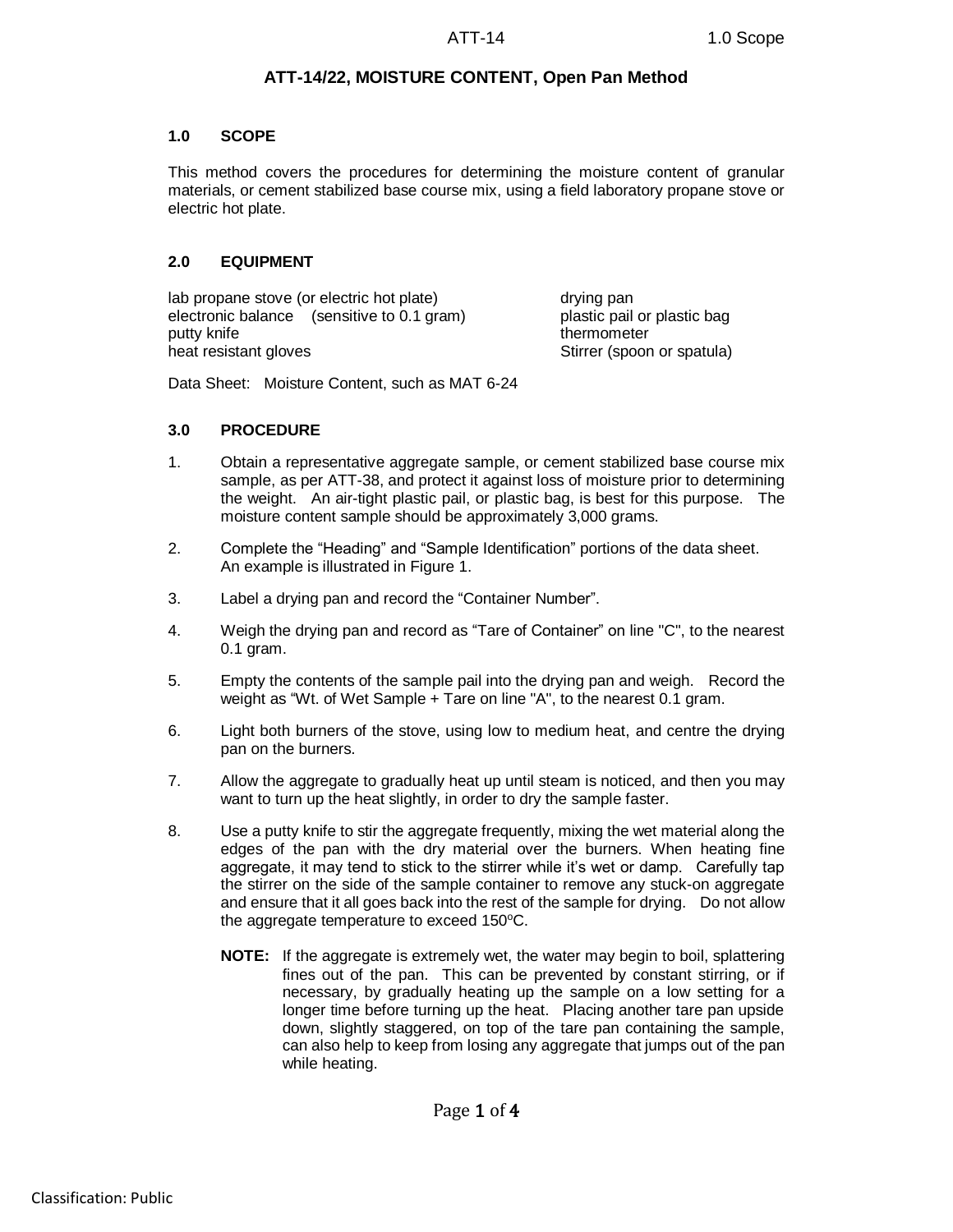- 9. Continue drying until the sample reaches a constant dry weight. This is verified by alternately drying and weighing, until two consecutive weights remain the same. When dry, no moisture should be noticed on the bottom of the tare pan, when you gently shake the tare pan back and forth, and move the sample across the tare pan.
- 10. *Remove the dried sample from the stove, and allow it to cool just enough so that the pan can be handled without gloves*, then weigh and record as "Wt. of Dry Sample + Tare" on line "B", to the nearest 0.1 gram.
- 11. Calculate the "Weight of Water" removed on line "D" as follows:

*Wt. of Water (g) = (Wt. of Wet Sample + Tare) - (Wt. of Dry Sample + Tare)*

12. Determine the "Weight of Dry Sample" on line "E" as follows:

## *Wt. of Dry Sample (g) = (Wt. of Dry Sample + Tare) - (Tare of Container)*

13. Calculate the "Moisture Content" of the sample, to the nearest 0.1%, on line "E" using the formula:

Moisture Content (%) = 
$$
\frac{Wt. \text{ of Water}}{Wt. \text{ of Dry Sample}} \times 100\%
$$

|                | <b>MOISTURE CONTENT</b>                  |           |             |             |  |
|----------------|------------------------------------------|-----------|-------------|-------------|--|
| Albertan       | PROJECT:                                 | Hwy 36:04 | Contractor: | ABC Const.  |  |
| Transportation | CONTRACT NO.:                            | 123456    | DATE:       | 18-Aug-2021 |  |
| MAT 6-24/13    | ATT-14 MOISTURE CONTENT, Open Pan Method |           | TECH:       | J. Jones    |  |

| <b>SAMPLE IDENTIFICATION</b> |             |              |  |  |  |  |  |  |
|------------------------------|-------------|--------------|--|--|--|--|--|--|
| DATE                         | 18-Aug-2021 | 18-Aug-2021  |  |  |  |  |  |  |
| <b>LOT NUMBER</b>            | 12          | 12           |  |  |  |  |  |  |
| <b>TEST NUMBER</b>           | 3           | 5            |  |  |  |  |  |  |
| SAMPLE SOURCE                | Stockpile   | Truck No. 16 |  |  |  |  |  |  |
| <b>STATION</b>               |             | cement stab. |  |  |  |  |  |  |
| <b>LOCATION</b>              |             | base course  |  |  |  |  |  |  |
| DEPTH BELOW GRADE OR LIFT    |             | prod. rate   |  |  |  |  |  |  |

|    | <b>MOISTURE CONTENT</b>     |                    |                |        |              |  |  |  |  |  |
|----|-----------------------------|--------------------|----------------|--------|--------------|--|--|--|--|--|
|    | <b>CONTAINER NUMBER</b>     |                    | g              | X      | $\checkmark$ |  |  |  |  |  |
| Α. | WEIGHT OF WET SAMPLE + TARE |                    | g              | 4541.5 | 4347.0       |  |  |  |  |  |
| В. | WEIGHT OF DRY SAMPLE + TARE |                    | g              | 4377.0 | 4046.5       |  |  |  |  |  |
| C. | <b>TARE OF CONTAINER</b>    |                    | g              | 1309.2 | 1206.3       |  |  |  |  |  |
| D. | <b>WEIGHT OF WATER</b>      | $A - B$            | $\mathfrak{g}$ | 164.5  | 300.5        |  |  |  |  |  |
| E. | <b>WEIGHT OF DRY SAMPLE</b> | $B - C$            | $\mathbf{q}$   | 3067.8 | 2840.2       |  |  |  |  |  |
| E. | <b>MOISTURE CONTENT</b>     | $(D/E) \times 100$ | %              | 5.4    | 10.6         |  |  |  |  |  |

REMARKS:

**FIGURE 1**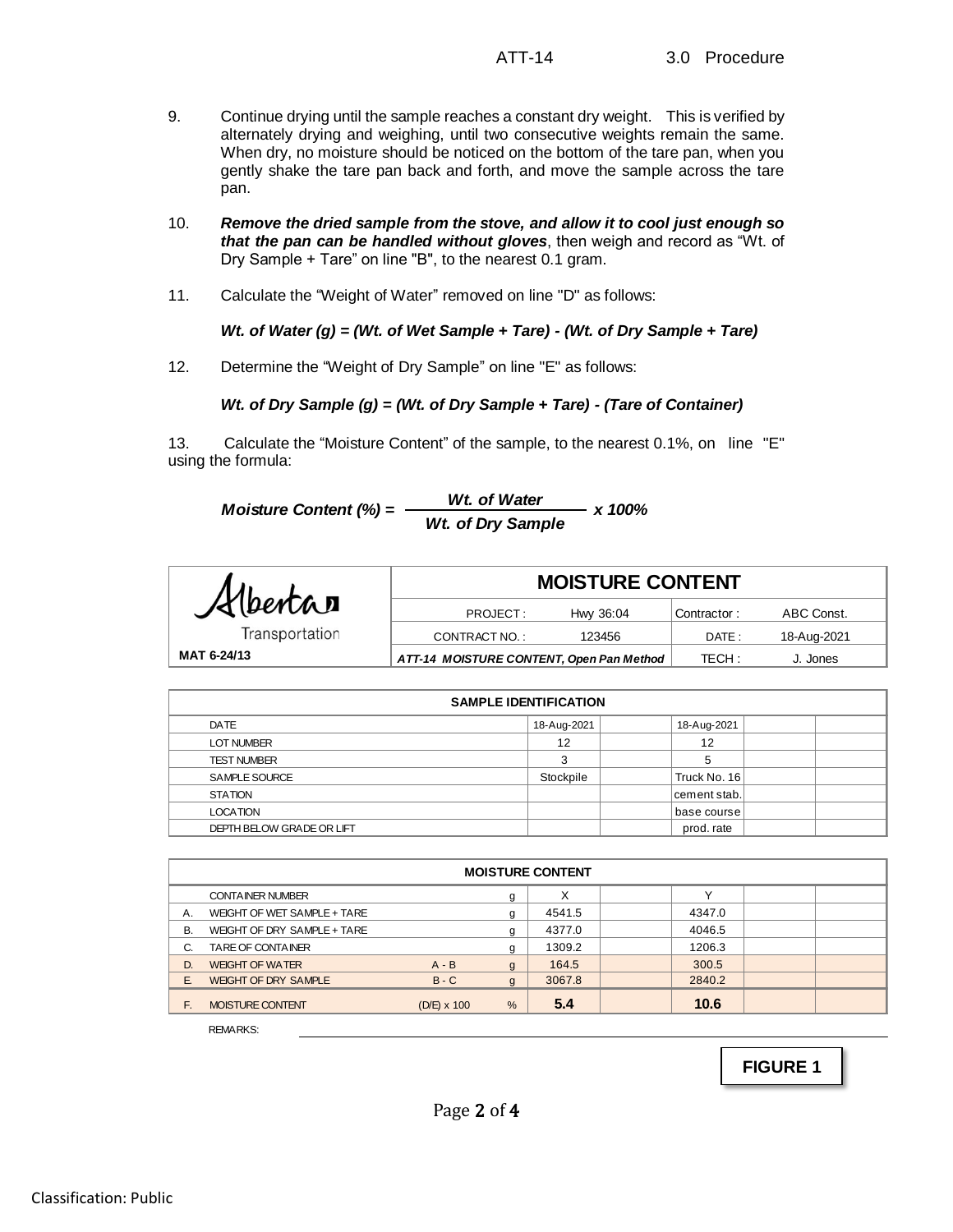### **4.0 HINTS AND PRECAUTIONS**

- 1. *This method cannot be used for determining the moisture content of asphalt mixes or aggregates containing coal or organic material.* These materials will burn off during the test giving incorrect results. Use test ATT-15, MOISTURE CONTENT, Oven Method for these materials.
- 2. **Do not overheat the sample**, noticeable by some of the aggregate turning a brown, burnt looking colour.
- 3. The propane stove is an excellent choice for quickly determining the moisture content. However, care should be taken to **avoid excessive localized overheating and fracturing of aggregates.** If fracturing of the aggregate occurs, another moisture content sample is required. Whenever a propane stove is used to heat the sample, it needs to be constantly stirred while observing the state of the aggregate. Some types of aggregate will not tolerate the high localized heat and may fracture despite the best of care. In this case, the lab oven method should be used (ATT-15) instead.
- 4. Use container holders, or heat-resistant gloves, while handling hot containers.
- 5. Wear eye protection while stirring and weighing the heated material due to possible shattering of aggregate particles.
- 6. Ensure the Balance Heat Shield is on the balance platform before weighing any samples, to protect the load cell.
- 7. Carefully watch the sample during the heating and drying process and never leave a heating sample unattended.